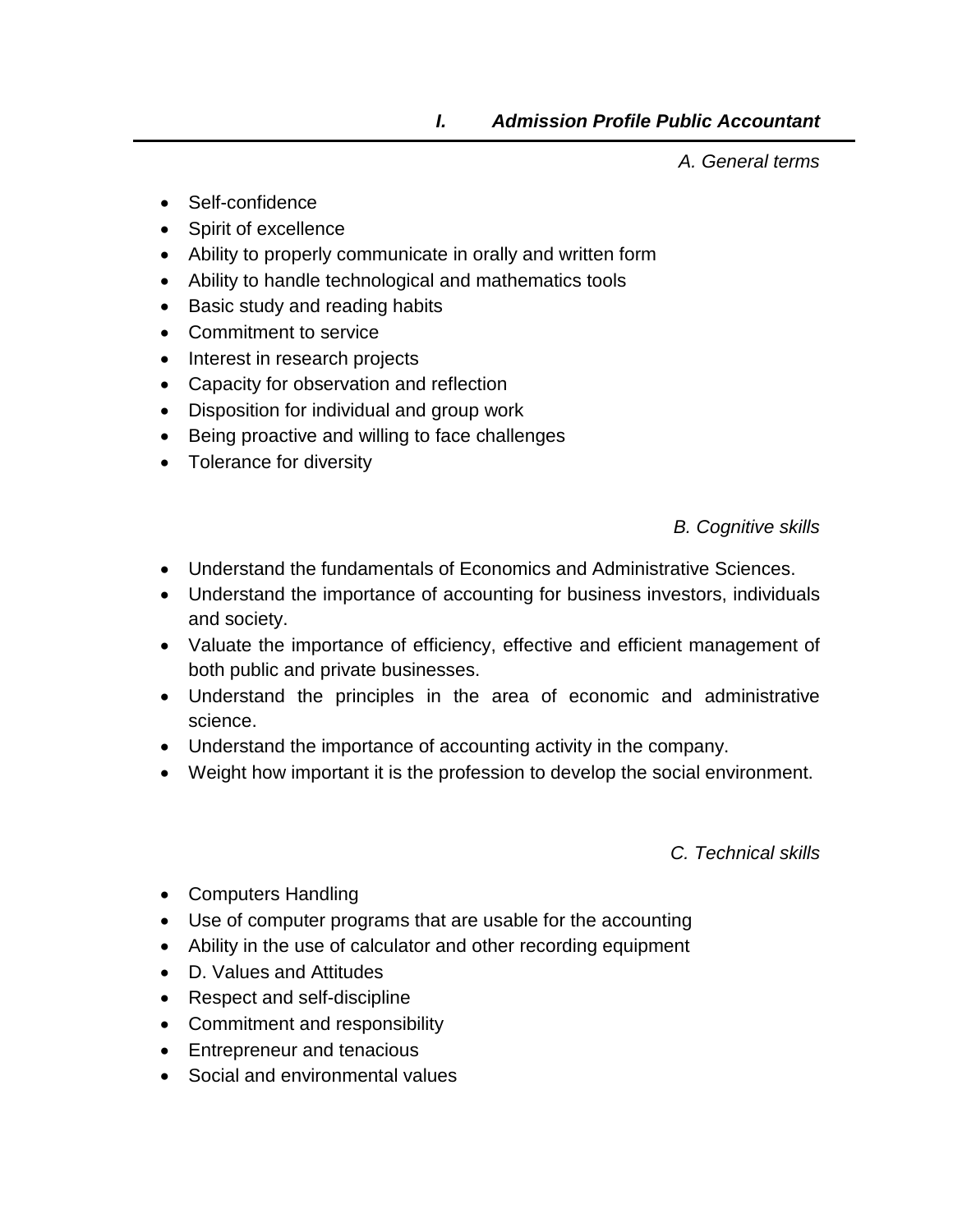## Honesty **Admission Profile**

## **I. Admission Profile Public Accountant**

- A. General terms
- Self-confidence
- Spirit of excellence

Ability to properly communicate in orally and written form

Ability to handle technological and mathematics tools

Basic study and reading habits

Commitment to service

Interest in research projects

Capacity for observation and reflection

Disposition for individual and group work

Being proactive and willing to face challenges

Tolerance for diversity

B. Cognitive skills

Understand the fundamentals of Economics and Administrative Sciences.

Understand the importance of accounting for business investors, individuals and society.

Valuate the importance of efficiency, effective and efficient management of both public and private businesses.

Understand the principles in the area of economic and administrative science.

Understand the importance of accounting activity in the company.

Weight how important it is the profession to develop the social environment.

C. Technical skills

Computers Handling

Use of computer programs that are usable for the accounting